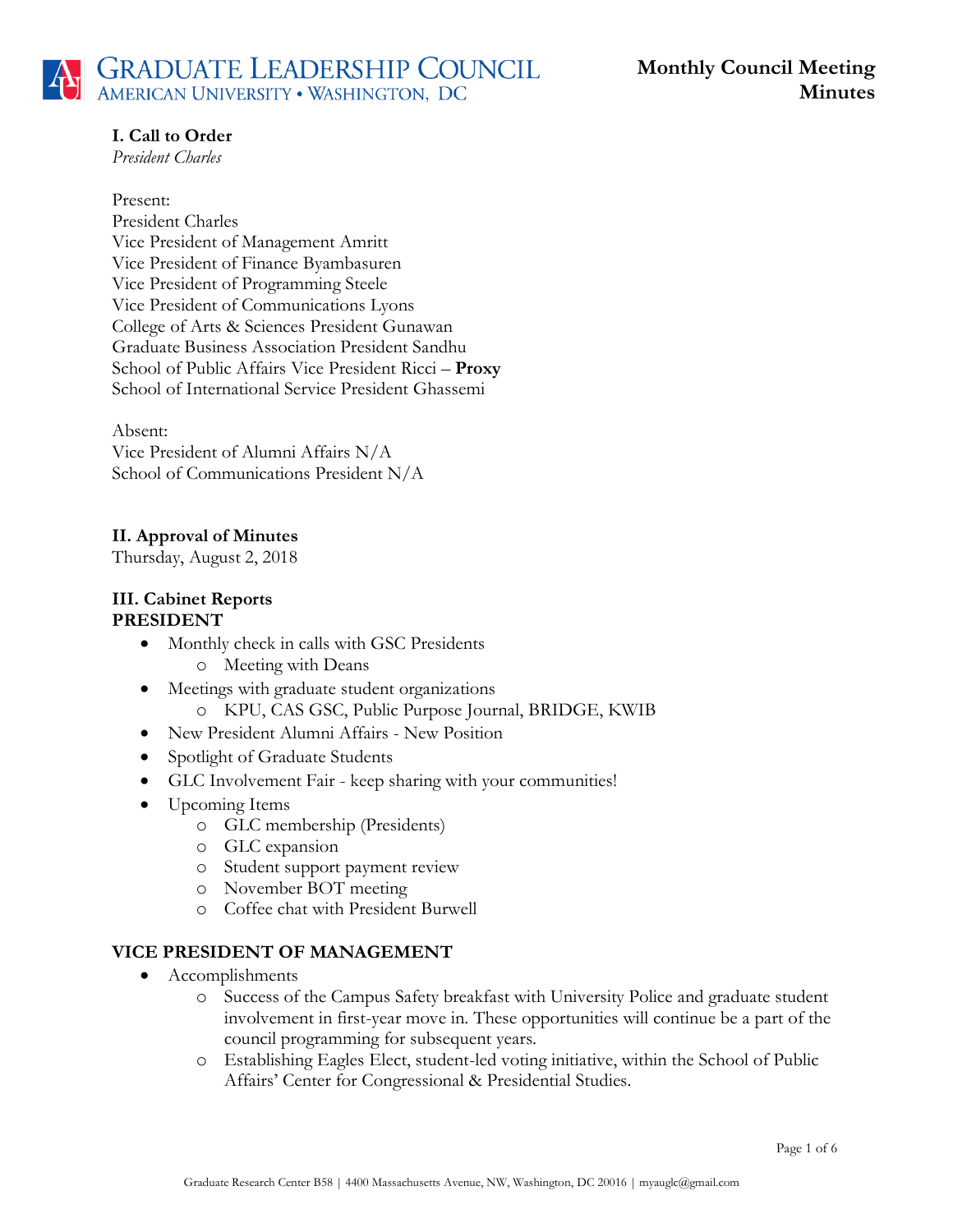

- In Progress
	- o Formulation of survey questions and evaluation metrics for the needs assessment. The council will be collaborating with the Office of Institutional Research & Assessment to review past Campus Climate Surveys.
	- o Formulation of governing Bylaws and rewriting the Constitution. A draft document will be made available at the October Town Hall for public comment.
- Upcoming
	- o Standardization of the communications and correspondence efforts with the council. The council will be working towards establishing these guidelines in how we engage with the community. Name badges are also forthcoming.
	- o Supporting graduate student ideas and events (i.e., Lavender Graduation). Official planning will commence in November for Spring 2019 graduation.

## **VICE PRESIDENT OF FINANCE**

- Financial training with the SA Office was held on Aug 28. The present were SPA GSC Treasurer, CAS GSC Treasurer, CAS GSC Psychology Department Senator and SIS GEP President & Treasurer.
- In Progress
	- o Scheduling another financial training for SIS GSC and GBA GSC by no later than Sep 12. Once the date is confirmed, I will extend this date to CAS GSC and SPA GSC since they expressed interest in having their other council members and senators who were not able to make it to the first session attend.
	- o Collaborating with Robert to update and create a shared list of orgs and senators and their contact info within each school.
	- o Putting together all the GSC proposed budgets for the year into a master document and will share it with the GSCs for final edits. The final version will be shared with the SA Office, by no later than COB Mon, Sep 10, to ensure streamlining of GSC allocations.
	- o The GLC Projected Budget for the year is ready to be voted, as per our constitution.

## **VICE PRESIDENT OF COMMUNICATIONS**

- Accomplishments
	- $\circ$  Officially joined the GLC as of last week (8/26 9/1) and have engaged in various onboarding activities since then.
	- o **Social & Website -** Updated the GLC's Facebook and Twitter pages along with the website. All three mediums have had outdated information either eliminated or updated and certain graphics have been improved. Work does still continue but the mediums are more than workable until such time as our rebranding initiative comes to fruition.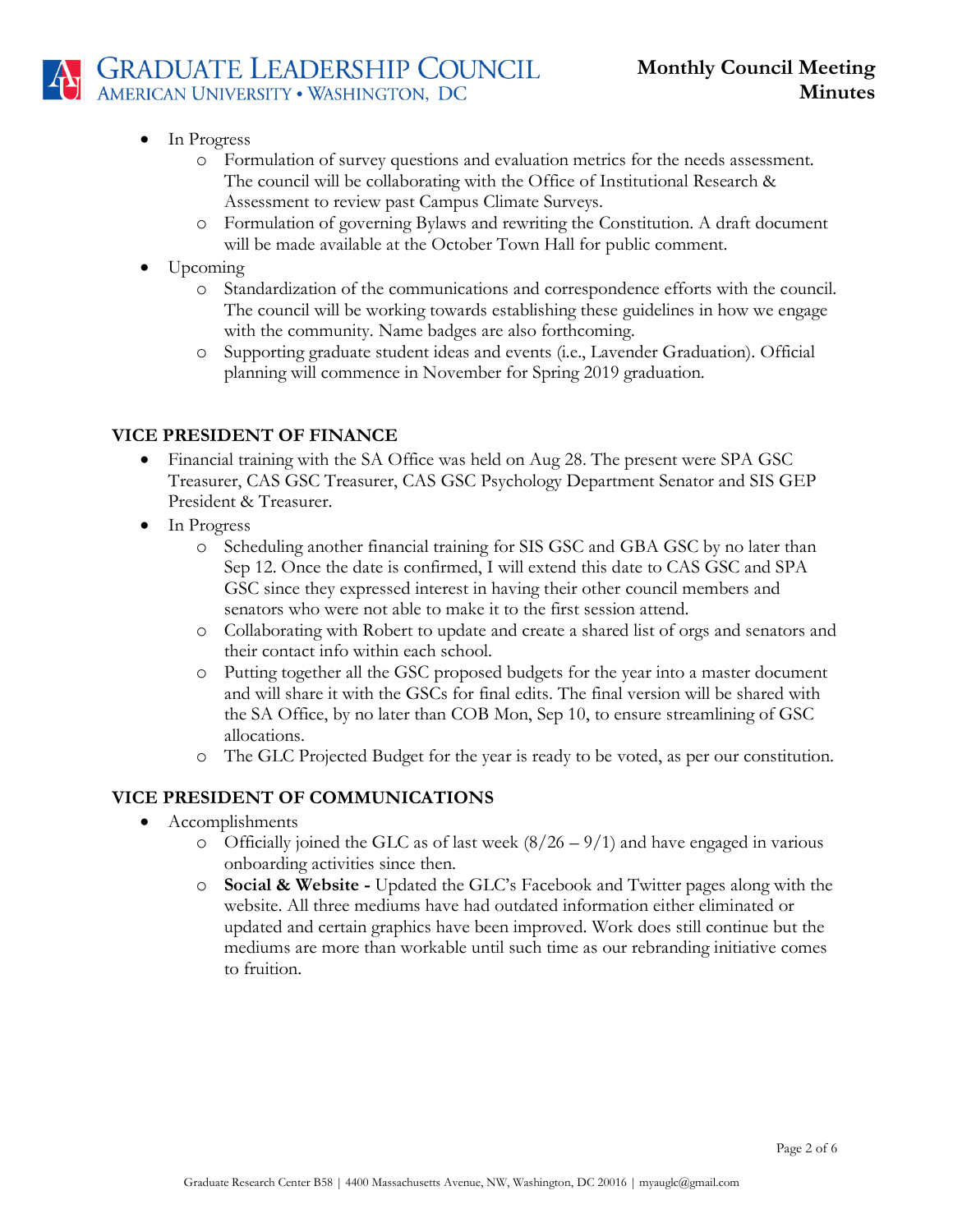- In Progress
	- o **Rebranding –** Bids and presentations are being given. Possibility of brainstorming sessions and/or focus groups in the next few weeks. Still hoping to have the search completed by the end of September and the full rebranding done by the end of October.
	- o **Graduate Student Involvement Social Hour** Graphical content for Facebook, Twitter, and flyers has been created and shared on social media. Working with Suzanna Steele to further promote this Sept.  $7<sup>th</sup>$  event.
- Upcoming
	- o **Data Analytics & KPIs** The GLC currently has no benchmarking data by which to judge the success of individual posts. We are also lacking weekly, monthly, quarterly, and yearly data. All of which contributes to us simply not knowing when our content and/or page is actually performing well.
	- o **Influencer Identification** While some work has been done on Twitter already, it is important that we identify active (and relevant) members of Twitter and Facebook who could be encouraged to interact with our content. Whether organizations, groups, or individuals, if we can learn to tailor certain content for their consumption, our reach and influence will increase.

# **VICE PRESIDENT OF ALUMNI AFFAIRS**

 $N/A$ 

# **VICE PRESIDENT OF PROGRAMMING**

- **Social Hour - Sept. 7th**
	- o Booked and ready to go, tell everyone
	- o ACTION: Get sticky nametags, emailed Ebonie for the request
- **Town Hall - Oct. 5th**
	- o Suzanna needs to book on 25Live
	- o Suzanna will reach out to Bini about a pizza order
	- o Create and distribute survey
	- o ACTION: figure out survey items and gather input

## • **SBA/GLC Social Hour - Oct. 19th**

- o Brenna, President of Student Bar Association, is asking the SBA Senate for \$1500, will hear back next Tuesday
- o No Action items yet More details to come
- **AU Basketball Night Out - Nov. 9th**
	- o Suzanna needs to confirm reservation
	- o Ask for ideas on how to get Amark to do an open bar
	- o ACTION Items: Tell Suzanna how to draft an email asking athletics to pay for alcohol
- **Wizards Game - Dec. 1st**
	- o Cheapest tickets on Dec. 1st are \$19 per person
	- o How many tickets should we purchase?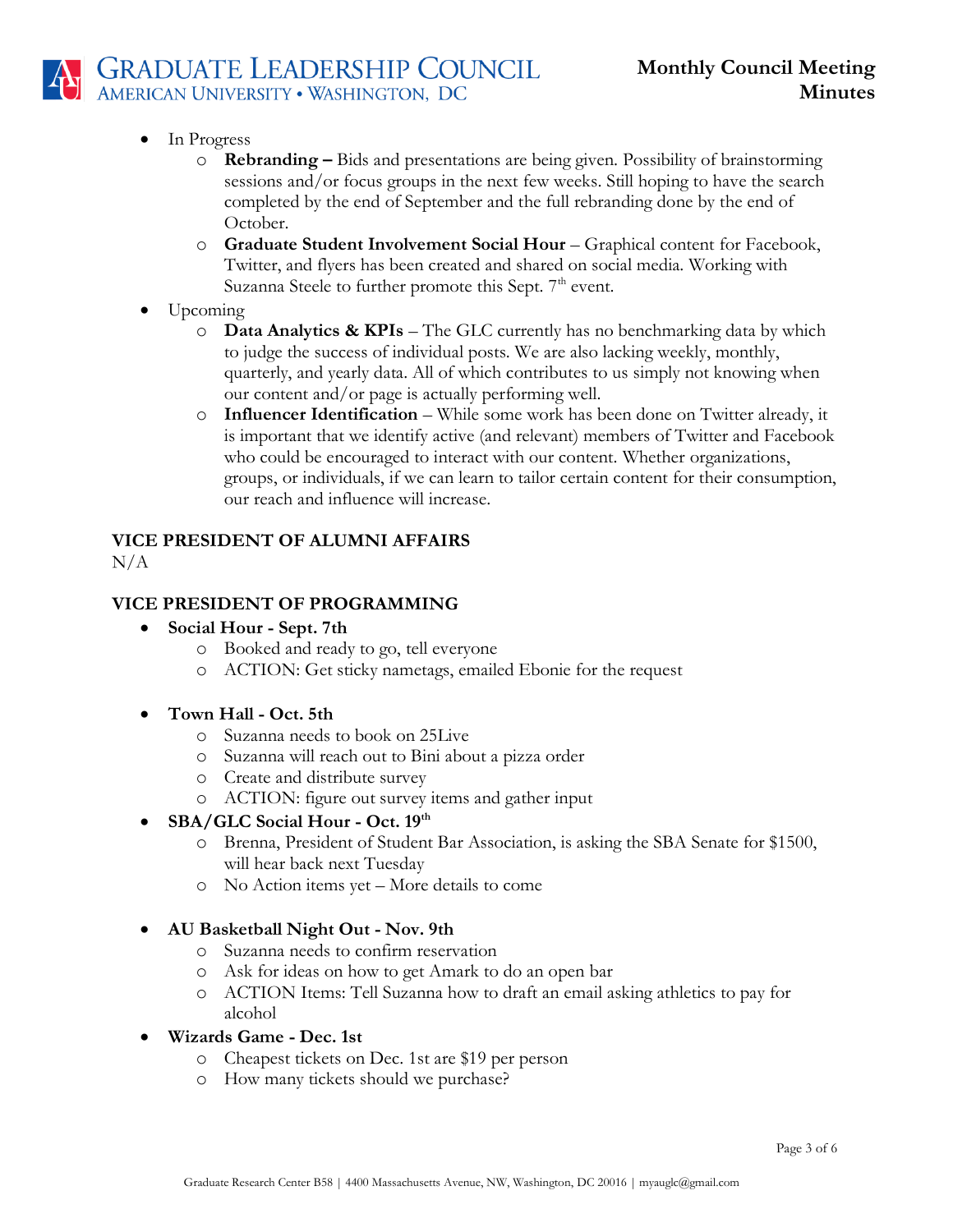### **IV. Council Reports COLLEGE OF ARTS AND SCIENCES**

- Accomplishments
	- o Increased use of Facebook page
	- o First general meeting to get all senators acquainted with the new council
	- o Obtain senate representation for Biology
	- o Obtain senate representation for All Sciences Graduate Student (AS-GRADS)
- In Progress
	- o Obtaining senate representation for Philosophy
	- o Obtaining senate representation for Society for Ethics, Peace, & Global Affairs (SEPGA)
	- o Obtaining senate representation for Underrepresented Students in STEM (USS)
- Upcoming
	- o Escape room event
	- o Call for applications for VP and Programming Chair position

## **GRADUATE BUSINESS ASSOCIATION**

- Accomplishments
	- o GBA and the other graduate clubs did a social hour last week and had great turnout of about 45-50 people showed up which beat last year's turnout of 10. Plus we had a diverse group from marketing students, analytics, MBAs and even accounting. This year one of our main goals is to get all Kogod Masters students out. I believe we also saved money combining all clubs instead of each club hosting their own social hour.
- In Progress
	- o We are working on organizing a DC United game watch this fall. Everyone would buy their own tickets but depending on the number of students attending we may do a social gathering afterwards at a bar nearby. We are still working on these details. May even invite alumni to make it more of an informal networking event.
- Upcoming
	- o In the midst of sending the clubs their individual budgets but waiting for Andrew to provide an answer on KWIB's funding (Veronica and Bini are looped into this).

## **SCHOOL OF COMMUNICATIONS**

 $N/A$ 

## **SCHOOL OF INTERNATIONAL SERVICE**

- Accomplishments
	- o We held the GSC Graduate Orientation on Thursday, August 23rd
	- o We created a process that streamlined the funding approval in the Finance Committee.
	- o We worked to create a cheat sheet for PSAs in regard to what forms are needed for what type of meeting.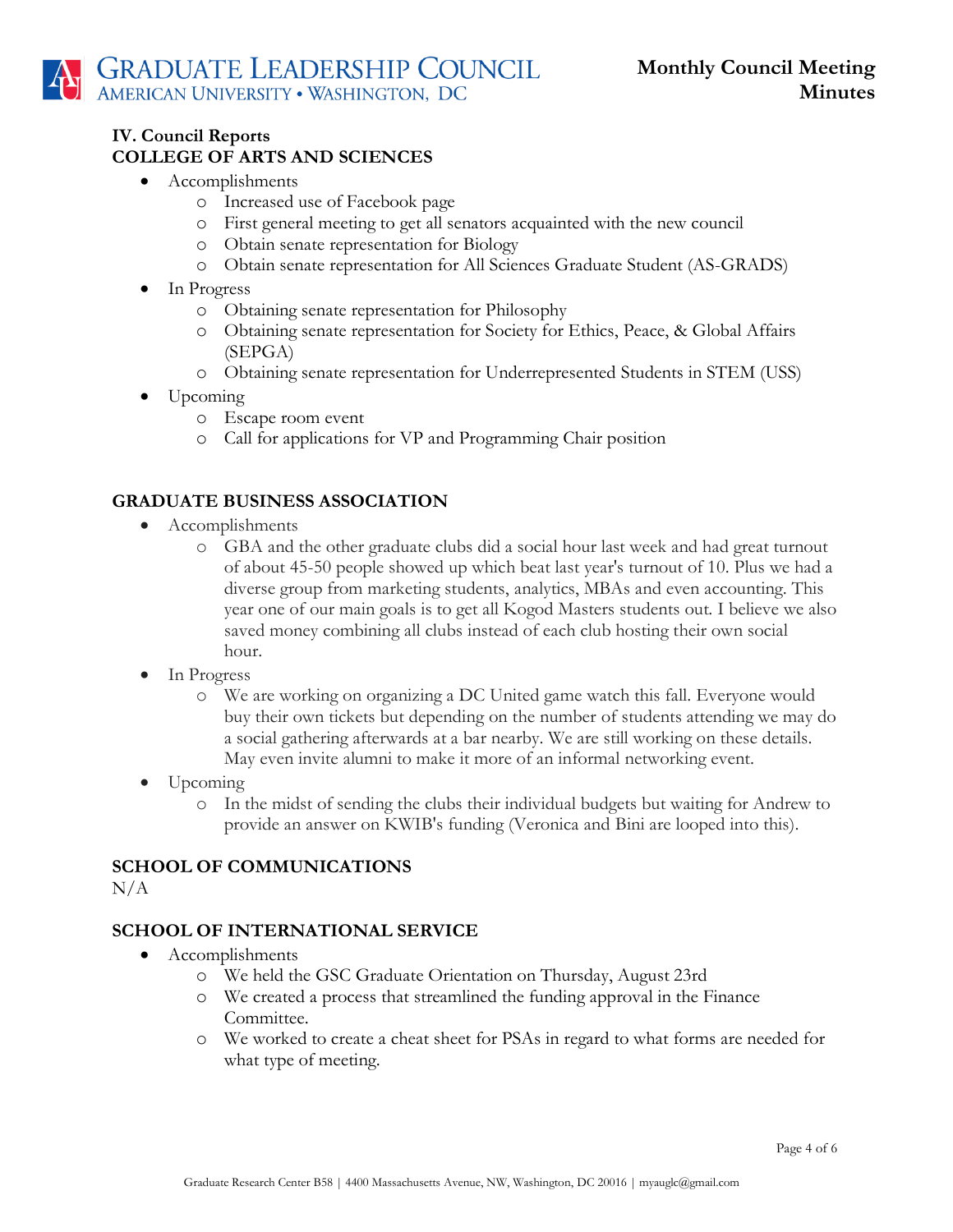**GRADUATE LEADERSHIP COUNCIL**<br>AMERICAN UNIVERSITY . WASHINGTON, DC

- In Progress
	- o Leadership dinner in October.
	- o First SIS GSC quorum on September 14th 6:30pm-8:00pm.
- Upcoming Events:
	- o Quorum meetings on September 14th and 21st.

### **SCHOOL OF PUBLIC AFFAIRS**

- September
	- o SPA/SOC Orientation Happy Hour (success!)
		- We had a great turnout from both schools
	- o SPA Scavenger hunt
		- Saturday, September 8
	- o Elections
		- Voting will begin on September 17 and winner will be announced September 21
	- o Website
		- Updated to include Objectives and Values and Ways to Get Involved
	- o Online Students Rep
		- Hoping to hold a special election in Spring 2019
		- Met with Sonja Walti and Laura Starza (Faculty Advisors to Online Students) to discuss what the position would look like and strengths and limitations with trying to engage online students
- October
	- o Kickball Game (potentially with GW)
		- A friendly kickball game with SPA v. Trachtenberg students
	- o Happy Hour event
		- TBD
- Next steps
	- o Take pictures with entire board to update website
	- o Include SPA Events calendar on website for students to see upcoming events
	- o Plan October's HH event
	- o Solicit input from online students about the new position

#### **V. New Business**

- i. Discussion with AU Voices
	- a. Michelai Graham had called into the council meeting to discuss AU Voices, a diversity storytelling platform, a partnership between the council and School of Communications. The most recent project focused on the experiences of black student leaders at American University and was launched in August 14, 2018. Graham has since graduated from her program but is accept feedback from the council to maximize the utility of the project. The council has been instructed to provide feedback to the Vice President of Communications to relay to Graham by Thursday, September 13.